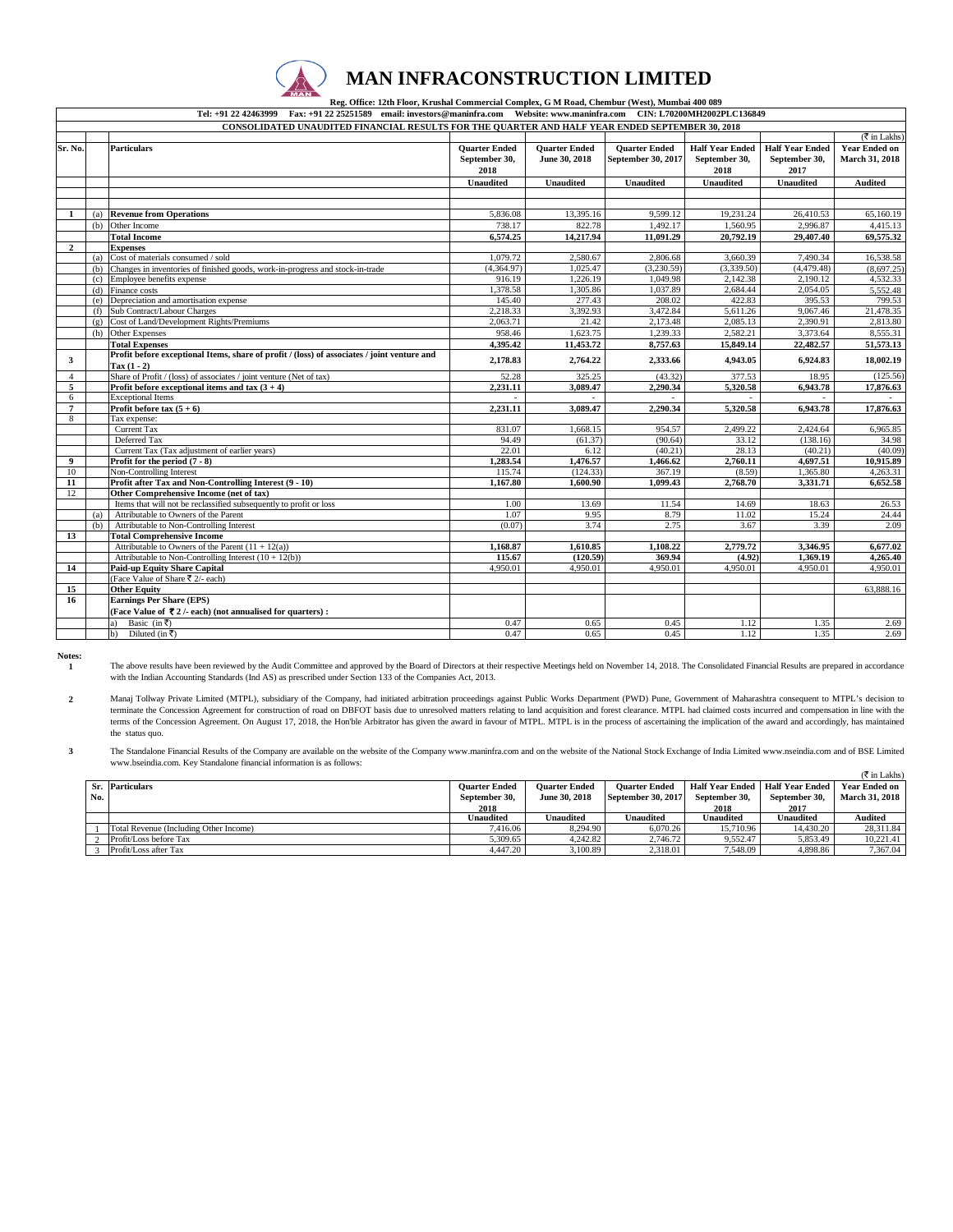**4** Unaudited Consolidated Segment wise Revenue, Results, Assets and Liabilities for the Quarter and Half year ended September 30, 2018:

|              |                                                                                           |                      |                      |                      |                        |                        | $(\overline{\mathfrak{F}}$ in Lakhs) |
|--------------|-------------------------------------------------------------------------------------------|----------------------|----------------------|----------------------|------------------------|------------------------|--------------------------------------|
| Sr.          | <b>Particulars</b>                                                                        | <b>Quarter Ended</b> | <b>Ouarter Ended</b> | <b>Ouarter Ended</b> | <b>Half Year Ended</b> | <b>Half Year Ended</b> | <b>Year Ended on</b>                 |
| No.          |                                                                                           | September 30,        | June 30, 2018        | September 30, 2017   | September 30,          | September 30,          | <b>March 31, 2018</b>                |
|              |                                                                                           | 2018                 |                      |                      | 2018                   | 2017                   |                                      |
|              |                                                                                           | <b>Unaudited</b>     | <b>Unaudited</b>     | <b>Unaudited</b>     | <b>Unaudited</b>       | <b>Unaudited</b>       | <b>Audited</b>                       |
|              | <b>Segment Revenue</b>                                                                    |                      |                      |                      |                        |                        |                                      |
| (a)          | EPC (Engineering, Procurement and Contracting)                                            | 4.512.82             | 11.155.12            | 9.387.33             | 15,667.94              | 25,150.72              | 62,829.64                            |
| (b)          | <b>Real Estate</b>                                                                        | 2.499.42             | 3,289.16             | 365.06               | 5.788.58               | 1.940.21               | 3,387.79                             |
| (c)          | Unallocated                                                                               |                      |                      |                      |                        |                        |                                      |
|              | <b>Total Segment Revenue</b>                                                              | 7.012.24             | 14.444.28            | 9.752.39             | 21.456.52              | 27,090.93              | 66,217.43                            |
|              | Less: Inter Segment Revenue                                                               | 1.176.16             | 1.049.12             | 153.27               | 2,225.28               | 680.40                 | 1,057.24                             |
|              | <b>Net Sales / Income from Operations</b>                                                 | 5.836.08             | 13.395.16            | 9.599.12             | 19.231.24              | 26.410.53              | 65,160.19                            |
|              |                                                                                           |                      |                      |                      |                        |                        |                                      |
| $\mathbf{2}$ | <b>Segment Results</b>                                                                    |                      |                      |                      |                        |                        |                                      |
| (a)          | <b>EPC</b>                                                                                | 1.140.65             | 3,443.37             | 1.360.12             | 4.584.02               | 4,415.89               | 14,908.79                            |
| (b)          | <b>Real Estate</b>                                                                        | 1.922.38             | 386.44               | 664.11               | 2.308.82               | 1.940.07               | 4.939.39                             |
| (c)          | Unallocated                                                                               | 546.66               | 565.52               | 1.304.00             | 1.112.18               | 2.641.87               | 3.580.93                             |
|              | <b>Total Segment Results</b>                                                              | 3,609.69             | 4.395.33             | 3.328.23             | 8,005.02               | 8.997.83               | 23.429.11                            |
|              | Less: Finance Costs                                                                       | 1.378.58             | 1.305.86             | 1.037.89             | 2,684.44               | 2,054.05               | 5,552.48                             |
|              | Total Profit / (Loss) Before Tax including Share of Profit / (Loss) of associates / joint | 2,231.11             | 3.089.47             | 2.290.34             | 5.320.58               | 6.943.78               | 17,876.63                            |
|              | venture                                                                                   |                      |                      |                      |                        |                        |                                      |
|              |                                                                                           |                      |                      |                      |                        |                        |                                      |
| 3            | <b>Segment Assets</b>                                                                     |                      |                      |                      |                        |                        |                                      |
| (a)          | EPC                                                                                       | 26,017.25            | 31.129.90            | 31,400.22            | 26,017.25              | 31,400.22              | 33,780.90                            |
| (b)          | <b>Real Estate</b>                                                                        | 48.215.24            | 45.085.32            | 35,869.58            | 48.215.24              | 35,869.58              | 42.139.16                            |
| (c)          | Unallocated                                                                               | 51.468.54            | 57.921.64            | 53.180.99            | 51,468.54              | 53,180.99              | 59.213.40                            |
|              | <b>Total Segment Assets</b>                                                               | 125,701.03           | 134.136.86           | 120.450.79           | 125,701.03             | 120.450.79             | 135,133,46                           |
|              |                                                                                           |                      |                      |                      |                        |                        |                                      |
| 4            | <b>Segment Liabilities</b>                                                                |                      |                      |                      |                        |                        |                                      |
| (a)          | <b>EPC</b>                                                                                | 7.502.94             | 8,920.70             | 15.235.33            | 7.502.94               | 15.235.33              | 11.201.65                            |
| (b)          | <b>Real Estate</b>                                                                        | 1.566.47             | 2.169.27             | 1.304.70             | 1.566.47               | 1.304.70               | 2.093.64                             |
| (c)          | Unallocated                                                                               | 44,817.66            | 46,349.26            | 34,101.70            | 44,817.66              | 34,101.70              | 45,618.23                            |
|              | <b>Total Segment Liabilities</b>                                                          | 53,887.07            | 57.439.23            | 50.641.73            | 53,887.07              | 50.641.73              | 58.913.52                            |
|              |                                                                                           |                      |                      |                      |                        |                        |                                      |

Note: The Segment information has been prepared in line with the review of operating results by the Managing Director / Chief Operating Decision Maker (CODM), as per Ind AS 108 "Operating Segment". The accounting<br>principle

**5** Figures for previous periods are re-classified / re-arranged / re-grouped, wherever necessary.

## **For and on behalf of Board of Directors**

**Place: Mumbai Managing Director Date: November 14, 2018 DIN : 00063058**

**Parag K. Shah**